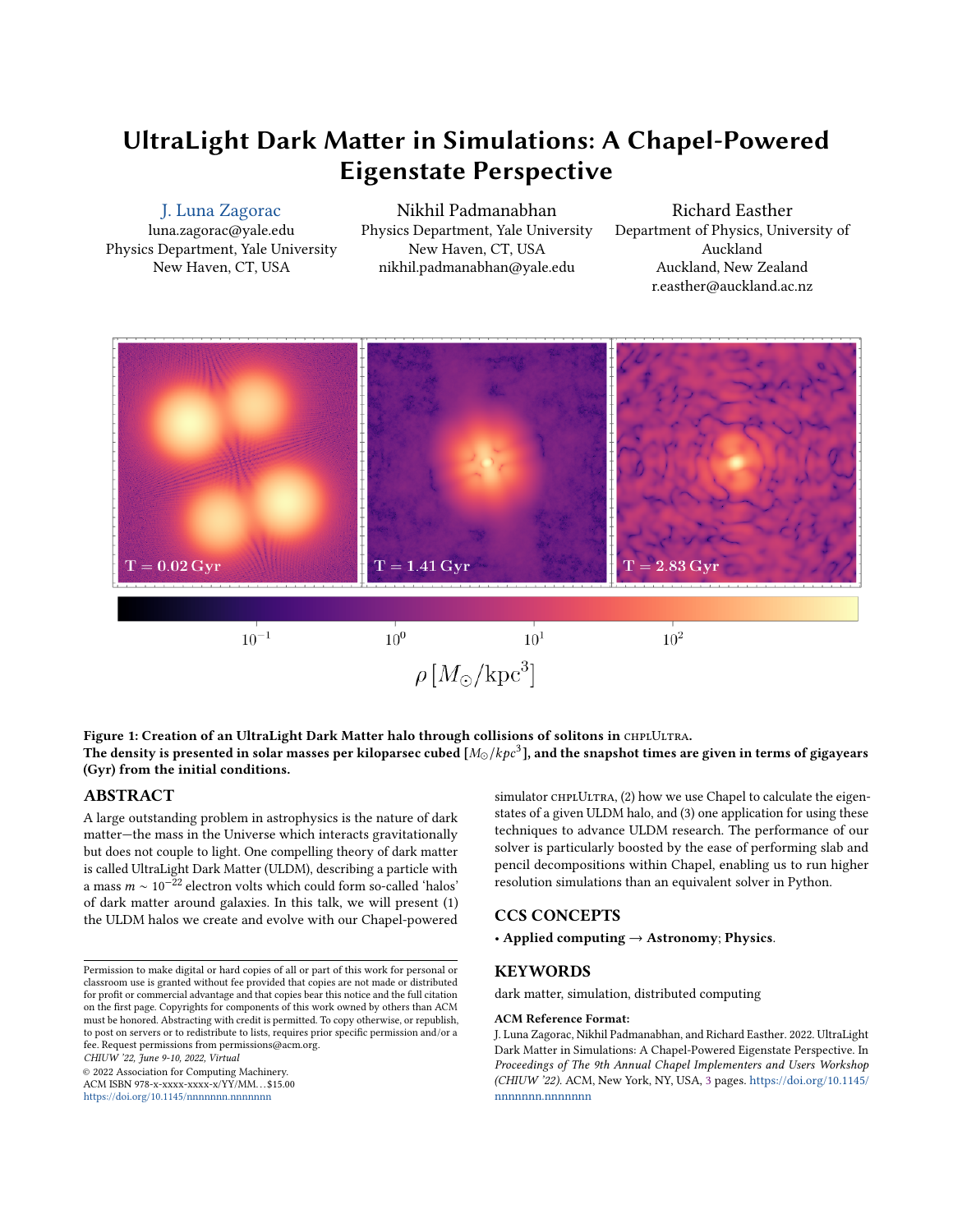## 1 EXTENDED ABSTRACT

## 1.1 The Physical Background

The story of the structures that make up our Universe is primarily told by gravity; gravity, in turn, is driven by mass. Despite its crucial role, about 80% of the mass in the cosmos cannot be observed directly as it does not interact with the light. Currently, most popular explanations for this so-called 'dark matter' rely on new types of particles; of those, one family of particles that has recently been gaining traction are axions and axion-like particles [\[7\]](#page-2-1). Axions could be easily created in the early Universe and offer a wide range of behavior depending on the particles' mass. In the case of low-particle masses, it becomes burdensome and inefficient to track individual particles; instead, the wavefunction description used in quantum mechanics is favored. This family of axions with  $m \ll 30$  eV (electon volts) is often called wave dark matter, with the very low mass extreme known as fuzzy or ultralight dark matter (ULDM)[\[3\]](#page-2-2). The low mass and wavefunction description of ULDM results in intriguing phenomenology of this dark matter candidate and its structures, which is the main topic of this talk.

Numerically simulating ULDM and its behavior requires solving the Schrödinger-Poisson system

$$
i\dot{\psi} = -\frac{1}{2}\nabla^2\psi + \Phi\psi\tag{1}
$$

$$
\nabla^2 \Phi = 4\pi |\psi|^2, \qquad (2)
$$

presented here in dimensionless code units. The first line is the Schrödinger equation, which governs the evolution of the dark matter's wavefunction  $\psi$ . While  $\psi$  is the fundamental building block of ULDM, the related observable quantity is actually the dark matter's density,  $\rho = |\psi|^2$ . The second line is known as the Poisson equation, and it describes the evolution of the dark matter's gravitational potential,  $\Phi$ , which depends only on the density  $|\psi|^2.$  We solve this system of equations using our Chapel-powered pseudo-spectral fixed grid code CHPLULTRA, described in Ref. [\[6\]](#page-2-3) and based on the algorithm described in Ref. [\[1\]](#page-2-4).

## 1.2 Simulating Halos with CHPLULTRA

A ULDM halo itself is not an eigenstate solution to the Schrödinger-Poisson system; instead, the system's ground state is a spherically symmetric mass with a known density distribution, known as a "soliton". One method of forming ULDM halos relies on merging multiple solitons. Their collisions will excite higher-order eigenstates of the system, resulting in a density profile which can be approximated as [\[4\]](#page-2-5)

$$
\rho(r) = \begin{cases} \rho_{sol}(r), & 0 \le r \le r_{\alpha} \\ \rho_{\text{NFW}}(r), & r_{\alpha} \le r \le r_{\text{vir}} \end{cases}
$$
\n(3)

where  $\rho_{sol}(r)$  is a soliton profile forming a "core",  $r_{\alpha}$  is a transition radius equal to a few times the full width half maximum (FWHM) of the soliton core, and  $\rho_{\rm NFW}$  is the Navarro-Frenk-White[\[5\]](#page-2-6) profile which falls off as  $r^{-3}$  at large radial distances.

A radial cross-section of a CHPLULTRA simulation depicting four merging solitons and the resultant dark matter halo is shown in the teaser figure, Fig. [1.](#page-0-0) This simulation was run on a Cray system with 44 cores per locale. The ran it in a numerical box of gridsize  $N_a^3 = 512^3$  using 16 locales, which took under 4 hours. This

<span id="page-1-0"></span>

Figure 2: Evolution of the spherically averaged halo profile,  $\rho(r)$ , in solar masses per kiloparsec cubed  $[M_\odot/kpc^3]$ . The instantaneous profiles at each saved timestep are shown in color. The time average of those profiles  $\langle \rho \rangle$  is shown in black.

is representative of our typical simulation, though sometimes we need to evolve our systems significantly longer; this still takes less than 12 hours. We also occasionally use a finer grid of  $768^3$  or  $1024^3$ ; using 64 locales, these simulations will take about 5 and 13 hours, respectively, which is very tractable for our purposes. See Ref. [\[6\]](#page-2-3) for more details on CHPLULTRA scaling.

The radially averaged density profile  $\rho(r)$  at each timestep after the merger shown in that middle panel  $(T = 1.41 \text{ Gyr})$  are shown in color in Fig. [2.](#page-1-0) Averaging those profiles together (equivalent to averaging over time), we recover the black line in Fig. [2.](#page-1-0) This type of time- and radially-averaged profile  $\langle \rho \rangle$  is crucial for our eigenstate analysis in the following subsections.

### 1.3 ULDM Halo Eigenstates

Having defined a time-averaged density profile  $\langle \rho \rangle$ , we can use the Poisson equation to calculate the corresponding gravitational potential ⟨Φ⟩. We can then write the decoupled Schrödinger equation as

$$
i\dot{\psi} = -\frac{1}{2}\nabla^2\psi + \langle \Phi \rangle \psi.
$$
 (4)

We are now able to calculate the eigenstates of the above formulation of the Schrödinger seeded by a spherically symmetric potential  $\langle \Phi \rangle$ . We perform this calculation by assuming the eigenstates  $\phi_{n\ell m}$ are separable as

$$
\phi_{n\ell m} = f_{n\ell}(r) Y_{\ell}^m(\theta, \phi), \qquad (5)
$$

as described in Ref. [\[8\]](#page-2-7). The radial piece  $f_{n\ell}(r)$  varies based on the exact shape of  $\langle \Phi \rangle$ , and is calculated in Mathematica; the angular piece is represented by well-known spherical harmonics  $Y_l^m(\theta, \phi)$ .

As a post-processing step of our CHPLULTRA simulations, we use Chapel to decompose each saved wavefunction grid of dimension  $N_q \times N_q \times N_q$  (stored as an HDF5 array) into spherical components up to  $\ell_{\text{max}} = 10$ ,  $|m_{\text{max}}| \leq \ell_{\text{max}}$ . It is convenient to perform this step separately from the radial calculation because it is independent of the exact system being evolved, so long as the eigenstates